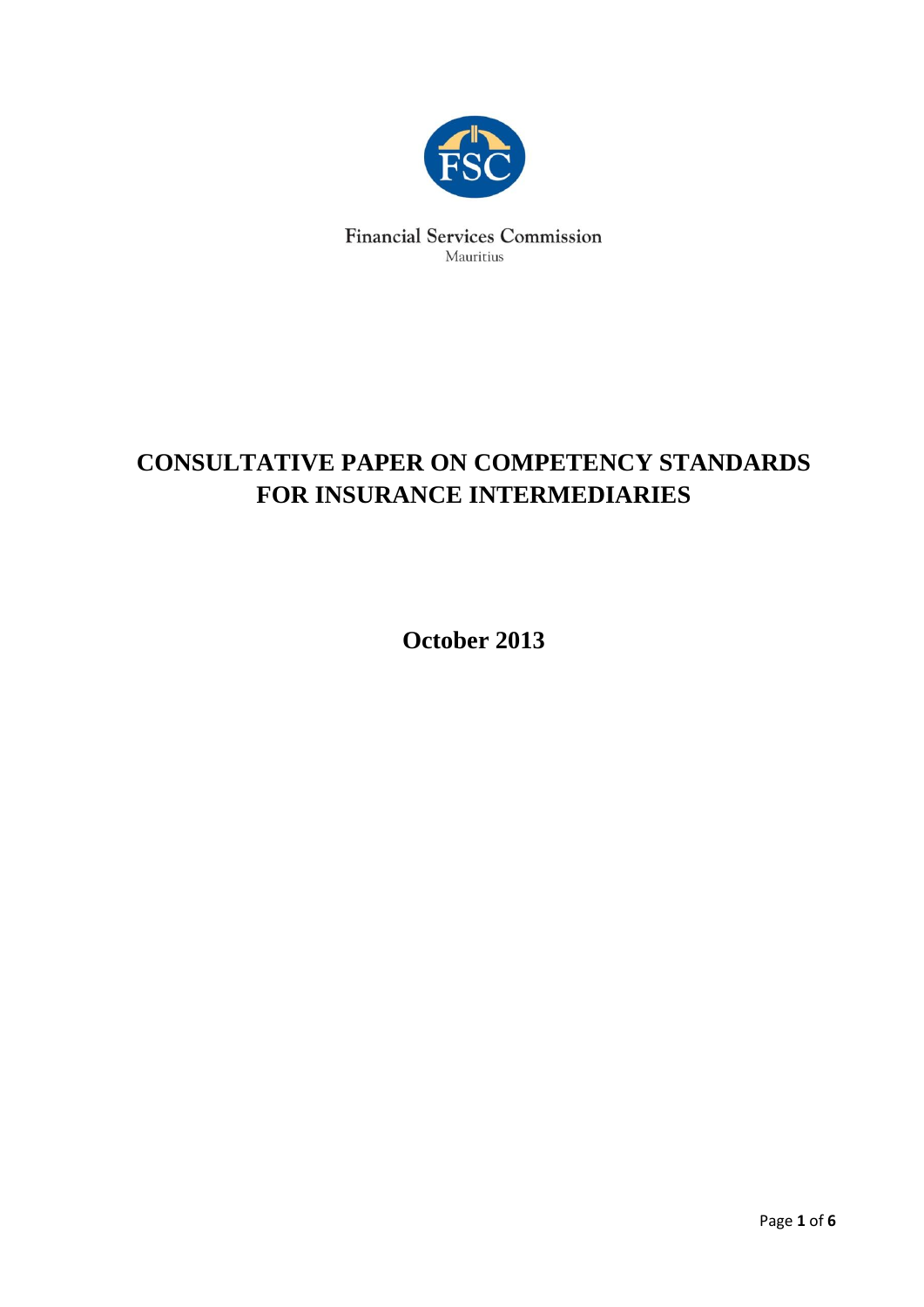## **TABLE OF CONTENTS**

| 1. | Background and scope          | 3              |
|----|-------------------------------|----------------|
| 2. | Standards development process | $\overline{4}$ |
| 3. | Insurance                     | 5              |
| 4. | Consultation                  | 6              |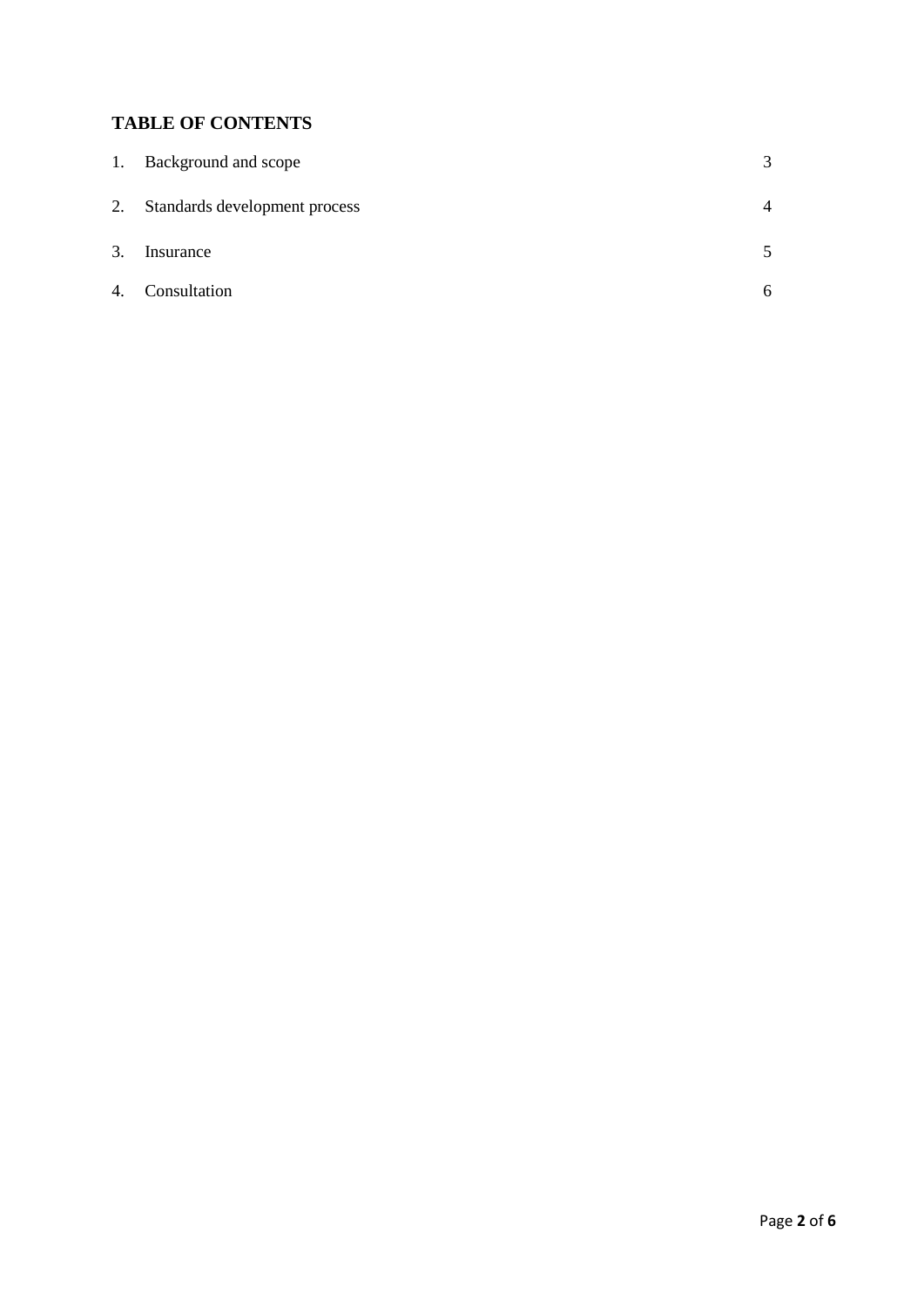### **1. Background and scope**

- 1.1 In considering whether a person is fit and proper under section 20 of the Financial Services Act 2007, the Financial Services Commission (the "Commission") may inter alia, have regard to the following criteria:
	- (i) financial standing;
	- (ii) relevant education, qualifications and experience;
	- (iii) ability to perform the relevant functions properly, efficiently, honestly and fairly; (iv) reputation, character, financial integrity and reliability.
- 1.2 Competence forms part of the fit and proper requirements and it is assessed with regard to the person's education, qualifications together with relevant experience.
- 1.3 The Commission is working on the development of competency standards to establish an adequate level of competency in the financial sector workforce. The competency standards will be developed for specific licensees dealing with consumers and investors, which involve the provision of advice and intermediaries services in connection with financial services.
- 1.4 This work has been initiated after taking into consideration the following issues:
	- Complaints have been received from the general public on mis-selling of financial services.
	- With the growing complexity of financial services, there is the need for the financial service workforce to be more competent.
	- A competent financial sector workforce is also essential to position Mauritius as an international financial centre of good repute.
- 1.5 A competency standard is the minimum professional knowledge and skills which the licensee must meet in order to be **licensed/authorised/approved/registered**, and must continue to meet in order to maintain their **licence/authorisation/approval/registration**.
- 1.6 The **objectives** of the competency standards are:
	- To ensure fair treatment of consumers of financial services:
	- To ensure sound conduct of business in the financial services sector;
	- To instill confidence in the financial services sector and encourage better consumer participation;
	- To establish standards in order to preserve and maintain the good repute of Mauritius as an international financial centre.
- 1.7 The competency standards will apply to:
	- a licensed person:
	- in the case of licensed corporations, they may apply to authorised/approved/registered persons and the direct supervisors responsible for managing or overseeing the activities of authorised/approved/registered persons.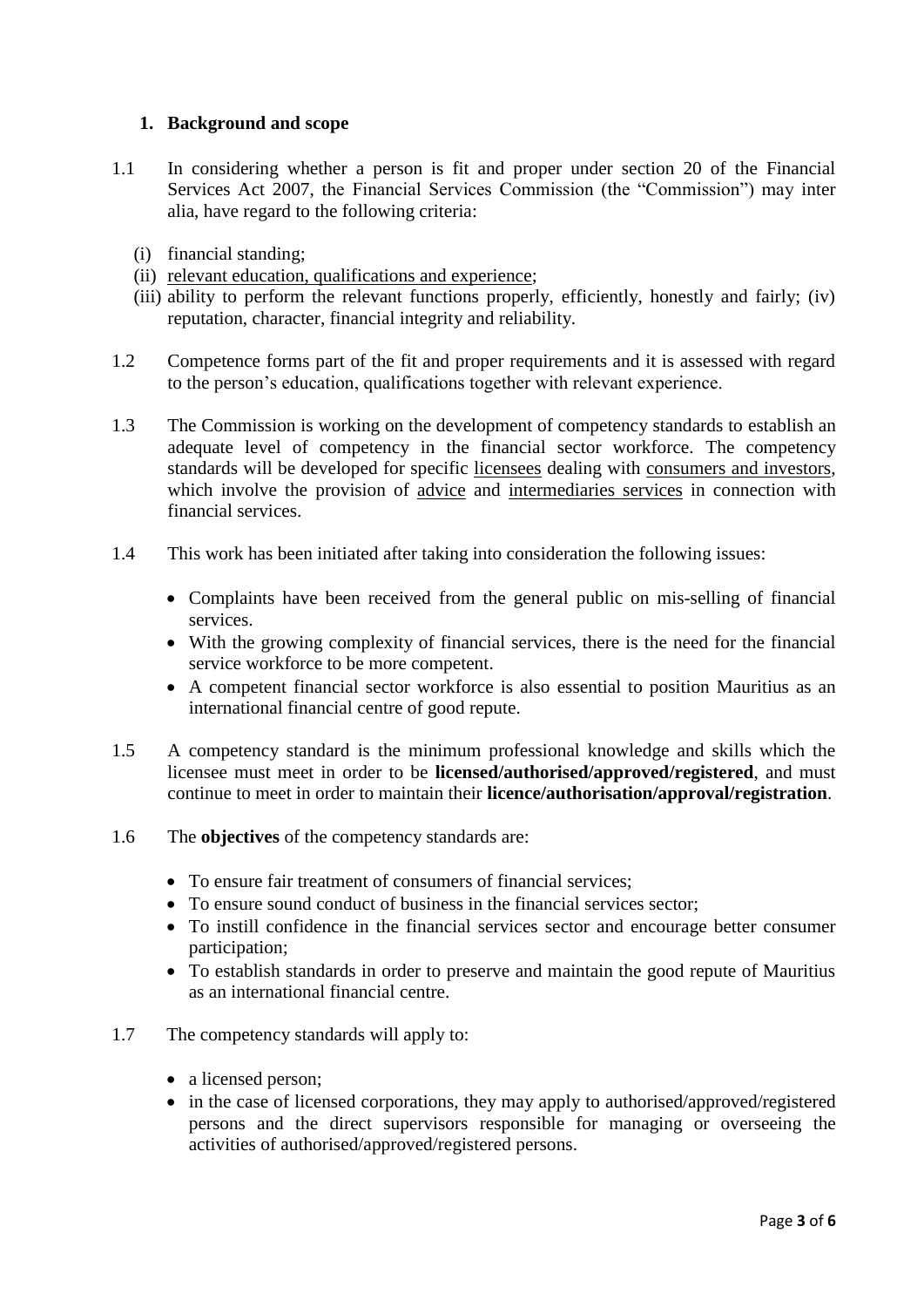#### **2. Standards development process**

2.1 The Commission will adopt a two-phased approach in the development of the competency standards as set out below.

#### 2.2 **Phase 1: Competency Analysis and Evaluation**

- 2.2.1 Phase 1, Competency Analysis and Evaluation, is the foundation of the development of the competency standards and it will consist of the following steps:
	- *Identifying the technical competencies which the licensee must possess*
	- *Recognising minimum entry educational qualifications*
	- *Recognising continuous professional development ("CPD") requirements with respect to maintaining competencies*
	- *Providing for a transitional arrangement for existing licensees*
- 2.2.2 The first step in Phase 1 will consist of analysing the job of each licensee and identifying the technical competencies that the licensee must possess at a basic level/career entry, as set out in Table 1. *Technical competencies refer to technical or job-related capabilities in performing a specific job.*

The purpose of this step is:

- to identify the tasks and operations that the licensees can perform on career entry. Tasks and operations are presented as technical competencies.
- to identify the knowledge and skills required to demonstrate competence.

#### **Table 1: Technical competencies**

| <b>Technical Competencies</b>       | Knowledge and skills required to demonstrate                 |
|-------------------------------------|--------------------------------------------------------------|
|                                     | competence                                                   |
| Tasks and operations carried out by | Examples:                                                    |
| the licensee                        |                                                              |
|                                     | Knowledge Criteria                                           |
|                                     | • a basic knowledge of concepts and principles;              |
|                                     | • a basic knowledge of products and services;                |
|                                     | • a basic knowledge of relevant legislation and compliance   |
|                                     | to the legislation.                                          |
|                                     |                                                              |
|                                     | Skills Criteria                                              |
|                                     | • Determine the client's risk profile                        |
|                                     | • Identify the suitability of a product to meet the client's |
|                                     | needs                                                        |
|                                     | • Communicate product features and benefits to a client in   |
|                                     | order to enable the client to make an informed decision.     |

- 2.2.3 Consumer protection will be a constant focus throughout the process of identifying competencies.
- 2.2.4 To determine whether the candidate is qualified to perform the job or can master the requirements of the position, it is necessary to evaluate the competencies. The next step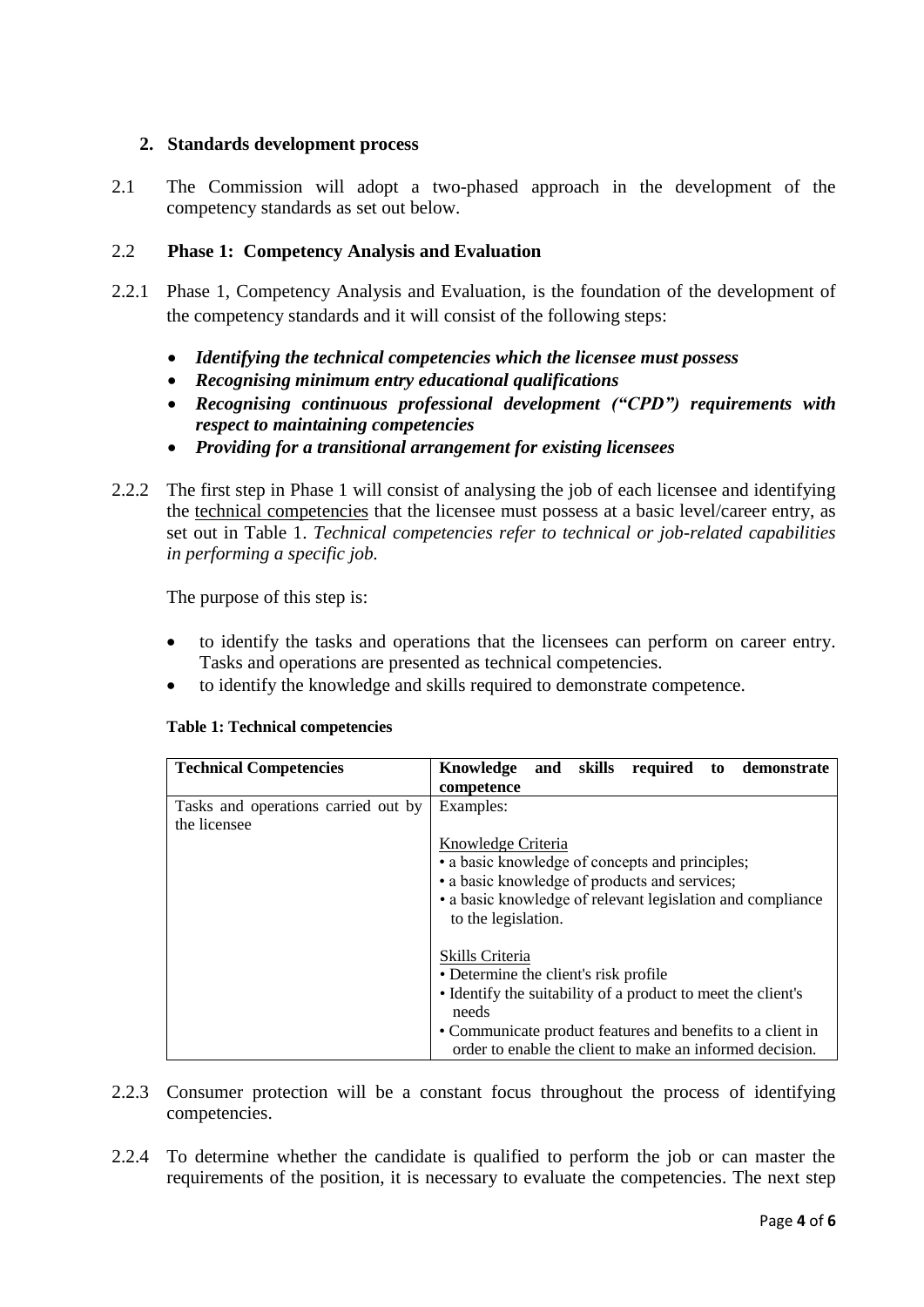is to identify minimum entry educational qualifications, which deliver the knowledge of those competencies.

- 2.2.5 In Phase 1, the continuous professional requirements will also be identified to ensure that the licensee maintains his/her competency once licensed/authorized/approved/registered.
- 2.2.6 A transitional arrangement must also be established on the application of the competency standards on existing licensees, if necessary.

#### 2.3 **Phase 2: Drafting of Competency Code**

In Phase 2, the Commission will draft a competency code and it is expected to include the following:

- *The technical competencies which the licensee must possess*
- *The minimum entry qualifications which the licensee must have*
- *A guideline on CPD requirements for the licensee*
- *Transitional arrangement for existing licensees, if applicable*
- 2.4 The standard development process will be carried out for the different sectors regulated by the Commission, namely: insurance, capital markets, fund management, global business and pension. The Commission has initiated the development process for the insurance sector and this exercise will be extended to the other sectors in due course.

#### **3. Insurance**

- 3.1 The standards development process is being initiated with the insurance sector. The competency standards are expected to create an environment which will instill public confidence in the insurance products and will boost consumers' interest in these products.
- 3.2 The objective is to develop competency standards for the following intermediaries:
	- (i) insurance salesperson;
	- (ii) insurance agent; and
	- (iii) insurance broker.
- 3.3 The definitions of the insurance salesperson, insurance agent and insurance broker under the Insurance Act 2005 are given below:

"insurance salesperson" means a natural person who solicits proposals for and negotiates insurance on behalf and with the authority of an insurer or an insurance agent, not being its employee or officer; [emphasis added]

"insurance agent" means a person who, with the authority of an insurer and not being an employee of the insurer, acts on behalf of the insurer in the initiation of the insurance business, the receipt of proposals, the issue of policies, the collection of premiums or the settlement of claims; [emphasis added]